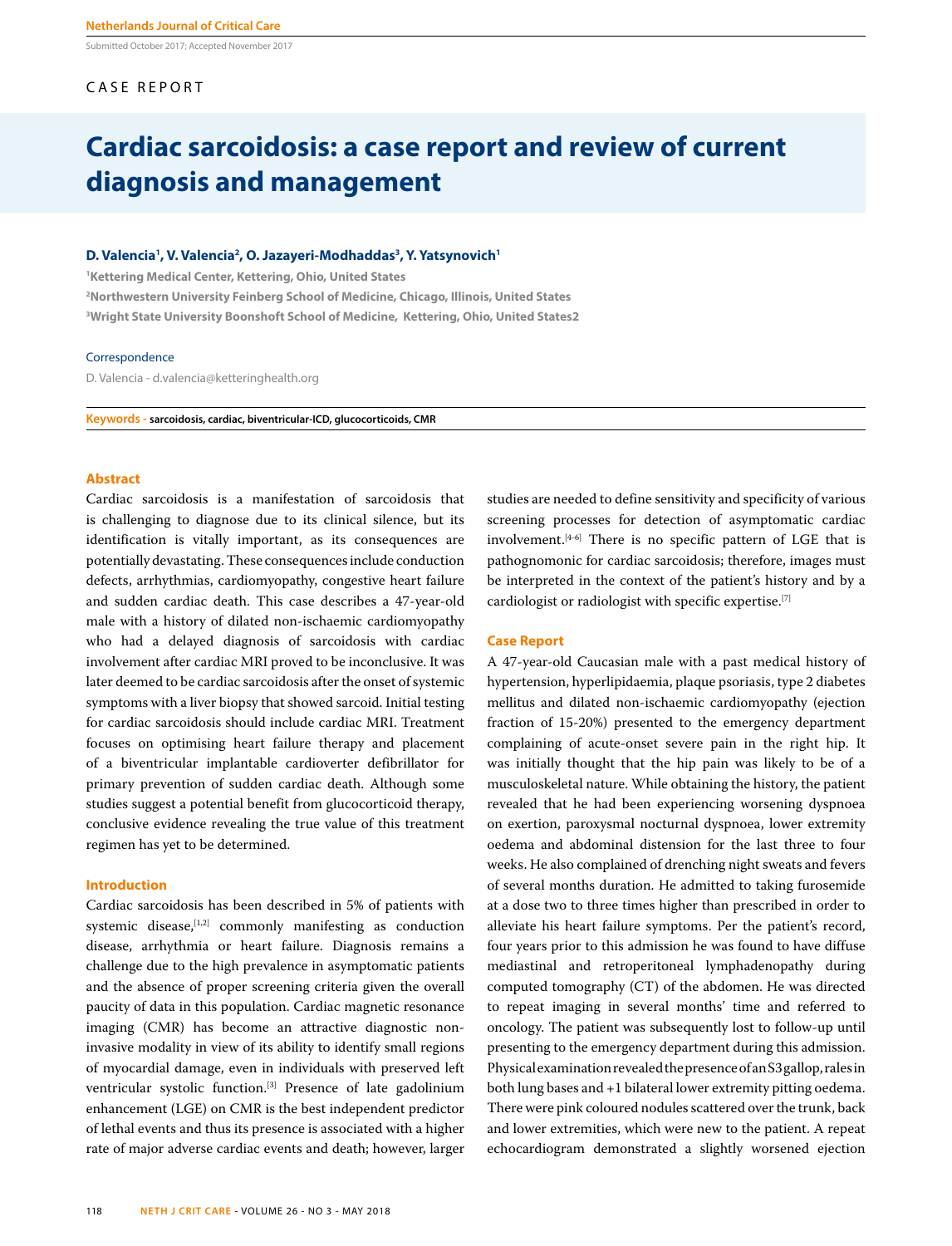

**Figure 1.** CT scan of the chest: multiple enlarged hilar lymph nodes can be seen in A, B, C. Liver enhancement seen in D. Measurements as noted in the image above

fraction of 10-15%. The aetiology of his cardiomyopathy was not entirely clear at this point. It was suggested that the patient's history of alcohol abuse was the culprit. A CT scan of the chest was obtained which demonstrated worsening retroperitoneal, hilar and mediastinal lymphadenopathy without parenchymal changes *(figure 1)*. Endobronchial ultrasound with biopsy was negative for malignancy and demonstrated several eosinophilic epithelioid macrophages, histiocytes and Langhans giant cells suggestive of a granulomatous process. A CMR was obtained



**Figure 2** Cardiac MRI: An isolated intramural stripe of delayed enhancement within the interventricular septum (arrows)

to evaluate for infiltrative cardiac disease. CMR revealed an isolated intramural stripe of delayed enhancement within the interventricular septum; the findings were interpreted as nonspecific and not pathognomonic for sarcoidosis *(figure 2)*. The cardiologist recommended placement of a biventricular implantable cardiac defibrillator (BiV-ICD) for primary prevention of sudden cardiac death given his severely depressed ejection fraction. He was again lost to follow-up until he presented once more with similar complaints of dyspnoea, lower extremity oedema as well as abdominal distention, bloating and anorexia. Gastroenterology was consulted and initially evaluated the patient with abdominal ultrasound, which demonstrated a small to moderate amount of ascites. The liver appearance was abnormal and cirrhosis was suspected. The patient had not consumed alcohol for many years. The patient's serological evaluation was negative for hepatitis, iron markers and autoimmune markers were also unremarkable. A liver biopsy was performed which demonstrated non-necrotising granulomatous inflammation associated with bands of bridging fibrosis, suspicious for hepatic involvement by sarcoidosis.

Since his diagnosis of dilated non-ischaemic cardiomyopathy in 2013, the patient's management in our department first focused on heart failure stabilisation and optimisation of the medication regimen. Although he was known to have dilated non-ischaemic cardiomyopathy, the aetiology remained unclear. What made us consider alternative causes of his heart failure were the systemic nature of his symptomatic presentation. After a negative endobronchial biopsy, we began by ruling out other possible aetiologies including: beri-beri, haemochromatosis, hepatitis, human immunodeficiency virus, syphilis, Lyme disease, antinuclear antibodies, rheumatoid involvement, tuberculosis, and cryoglobulins. Despite the negative biopsies, our clinical suspicion for sarcoidosis remained high, in the setting of his constellation of symptoms. At this time, primary prevention and placement of a BiV-ICD device remained our priority. His eventual liver biopsy, which happened rather coincidentally, helped to unveil and confirm our suspected diagnosis of sarcoidosis.

Since implantation of BiV-ICD, the patient's heart failure symptoms have remained stable. His baseline New York Heart Association (NYHA) classification is Class III. The patient demonstrated incremental improvement in his symptoms during his one month of follow-up with his medical therapy consisting of furosemide, carvedilol, spironolactone and digoxin. He was unable to tolerate ACE inhibitor therapy secondary to hypotension. This patient was not treated with corticosteroid therapy considering he had symptomatic improvement after initiation of heart failure medical therapy.

# **Discussion**

Cardiac sarcoidosis has been described in about 5% of patients with systemic involvement.<sup>[1]</sup> Diagnosis is often a challenge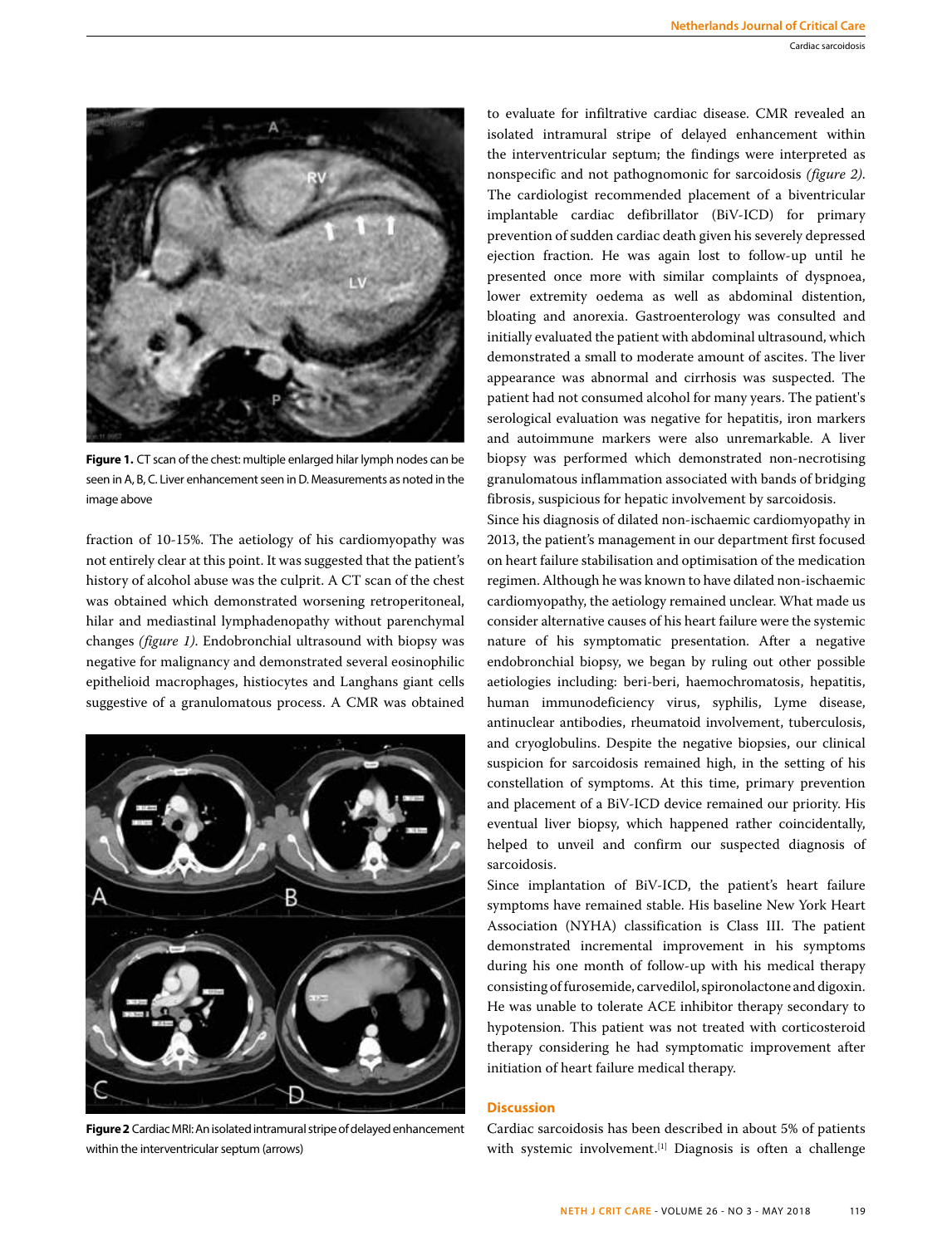Cardiac sarcoidosis

given that there is no consensus for disease detection, monitoring and treatment. As mentioned previously, clinical manifestations of cardiac involvement may include conduction defects, arrhythmias, cardiomyopathy, congestive heart failure and sudden cardiac death. Asymptomatic cardiac involvement exists as well and based on several pooled studies, autopsies demonstrated cardiac involvement in approximately 70% of the cases.[2] Currently, the majority of current data on cardiac sarcoidosis comes from Japan. Recent guideline revisions by the Japan Society of Sarcoidosis and Other Granulomatous Disorders in 2006 had provided updated criteria for diagnosis of cardiac sarcoidosis which included CMR.[8] CMR is currently considered the gold standard as it is more sensitive for detection of cardiac involvement.[9] It provides high sensitivity by using T2 weighted imaging for detection of acute inflammation, T1 weighted imaging to assess wall motion abnormalities, hypertrophy, infiltrative processes, wall thinning and heart failure; and late gadolinium enhancement (LGE) for assessment of fibrosis or scar tissue. A study by Irving and colleagues compared CMR LGE to the modified Japanese Ministry of Health and Welfare (JMH) criteria in a series of 81 patients with biopsy proven extracardiac sarcoidosis who were followed for a mean of 21 months for major adverse events. [10] LGE was identified in 21 patients compared with 10 by JMH. LGE had a 9-fold greater rate of adverse events and 11.5-fold higher rate of cardiac death in comparison to patients without. Furthermore, this relationship was further solidified in a German study by Greulich et al., which included 155 patients with known cardiac sarcoidosis who were followed for a mean of 2.5 years.<sup>[11]</sup> Cardiac involvement with evidence of LGE on CMR had an over 30-fold increased risk of death, sudden cardiac death and implantable cardioverter defibrillator discharge compared to patients without LGE. Lastly, Smedema and colleagues found that among 58 patients with biopsy confirmed pulmonary sarcoidosis, the positive predictive value of CMR was 55%, while the negative predictive value was 100%.[6] The diagnosis and longterm management of patients with cardiac sarcoidosis remains challenging at best. This underscores the value of using various diagnostic techniques such as 18F-fluorodeoxyglucose positron emission tomography (FDG-PET).<sup>[12]</sup> Even though questions remain about their diagnostic accuracy, research suggests that FDG-PET and CMR are clinically useful in determining the extent of cardiac involvement in systemic sarcoidosis.<sup>[12]</sup> Furthermore, using these methods in combination can provide valuable clinical insight and therefore should be considered when constructing immunosuppressive therapy regimens (i.e. glucocorticoids).<sup>[12]</sup> A brief note is necessary on the role of endomyocardial biopsies in the diagnosis and treatment of patients with cardiac sarcoidosis. Because of the unique and focal distribution of granulomas within the heart of patients with cardiac sarcoidosis, endomyocardial biopsies provide a low diagnostic yield.<sup>[12]</sup> Therefore, the treatment of cardiac sarcoidosis is often warranted even in the absence of histological proof.[13]

Glucocorticoids are a therapeutic choice when it comes to sarcoidosis; however there is a scarcity of data in regards to their implication in the treatment of cardiac sarcoidosis. Anecdotal data from an observational survey based study of 104 cases demonstrated increased survival.<sup>[14]</sup> Another retrospective observational study from Japan by Yazaki et al. demonstrated a 75% survival at five years in the glucocorticoid arm versus 10% in non-steroid treated patients. The optimal dose of prednisone and duration of therapy has not been established. Yazaki et al. suggested that an initial dose as low as 30 mg per day may be effective, followed by a slow taper over 6-12 months once symptomatic improvement has been achieved.[4] Other data suggested that treatment with prednisone is effective in preventing progressive pump failure, scar formation and sudden death.[5,14] The role of glucocorticoids in the management and treatment of patients with cardiac sarcoidosis remains unclear at present. Although no randomised controlled studies have been performed, certain retrospective and observational studies suggest a potential survival benefit.<sup>[15, 16]</sup> Further research is necessary to elucidate in full the impact this treatment regimen will have on patients with ventricular arrhythmias.<sup>[14,17]</sup> This is important to note, considering that mortality due to ventricular tachyarrhythmias or conduction block in patients with cardiac sarcoidosis is 30 to 65%.[18] Immunosuppressive therapy, including cyclophosphamide, infliximab, azathioprine and methotrexate, have also been tried, but their outcomes have not been supported by randomised controlled trials.<sup>[6,19]</sup> In regards to prevention of sudden cardiac death, ICD implantation should be strongly considered in patients with known cardiac sarcoidosis, LVEF less than 35%, NYHA class III-IV or those with history of spontaneous sustained VT/VF. The 2008 American College of Cardiology/American Heart Association/Heart Rhythm Society guidelines for device-based therapy offer clinical considerations for patients with cardiac sarcoidosis and indicate that cardiac sarcoidosis is a reasonable indication for ICD implantation, but do not offer more specific recommendations regarding ICD therapy.[18]

# **Conclusion**

One of the main challenges in the assessment of patients with systemic sarcoidosis is determining when and how to evaluate for cardiac involvement. In patients with a high clinical suspicion for cardiac sarcoidosis, CMR is generally recommended as the initial imaging study. FDG-PET should also be considered when the diagnosis of cardiac sarcoidosis has not been firmly established. Although no randomised controlled studies have been performed regarding the role of glucocorticoids in the management of patients with cardiac sarcoidosis, certain retrospective and observational studies suggest a potential survival benefit. Further research is necessary